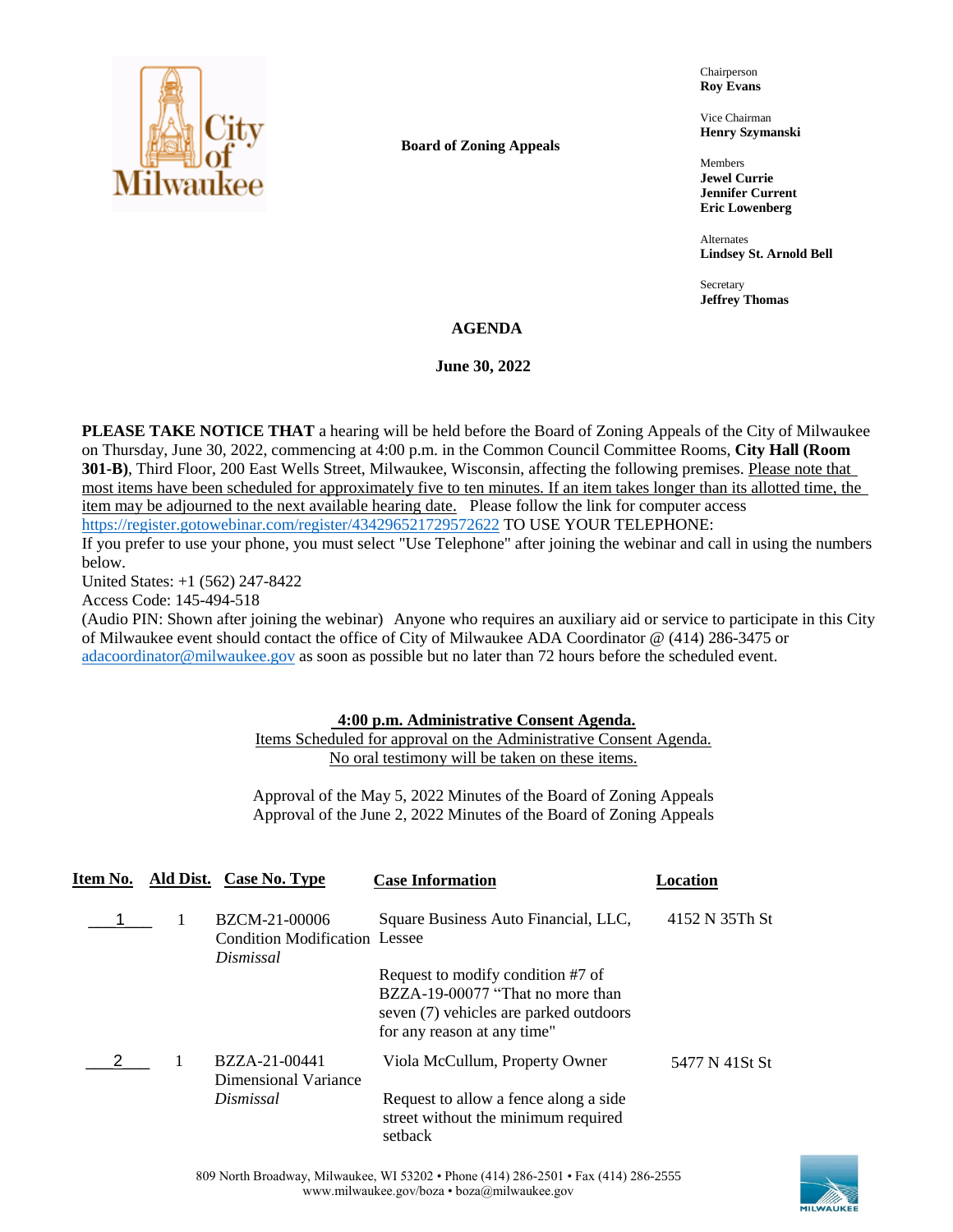|  |                                  | Board of Zoning Appeals, Hearing on Thursday, June 30, 2022        |          |
|--|----------------------------------|--------------------------------------------------------------------|----------|
|  | Item No. Ald Dist. Case No. Type | <b>Case Information</b>                                            | Location |
|  |                                  |                                                                    |          |
|  |                                  | 4:00 p.m. Administrative Consent Agenda (continued)                |          |
|  |                                  | Items Scheduled for approval on the Administrative Consent Agenda. |          |
|  |                                  | No oral testimony will be taken on these items.                    |          |
|  |                                  |                                                                    |          |
|  |                                  |                                                                    |          |

|  | BZZA-22-00038        | Michael Sanfelippo, Property Owner      | 3220 N Lake Dr |
|--|----------------------|-----------------------------------------|----------------|
|  | Dimensional Variance |                                         |                |
|  | Dismissal            | Request to construct a single-family    |                |
|  |                      | dwelling (permitted) that does not meet |                |
|  |                      | the minimum required front setback      |                |

**4:00 p.m. Consent Agenda.**

Items Scheduled for approval on the Consent Agenda.

No oral testimony will be taken on these items.

*If there are any objections to these approvals, please make them known to the Board office in writing at least 24 hours prior to the time of the hearing. If written objections to these approvals are received, the item will not be approved and will be held for a public hearing to allow additional testimony.*

\_\_\_4\_\_\_ 14

Special Use

BZZA-22-00001 Rich Deals, LLC, Lessee 2869 S Kinnickinnic Av

Request to occupy a portion of the premises as a general retail establishment

| 14 | BZZA-22-00060<br>Special Use | Salon Thor, Inc., Lessee                                                                     | 3128 S Kinnickinnic Av |
|----|------------------------------|----------------------------------------------------------------------------------------------|------------------------|
|    |                              | Request to continue occupying the<br>premises as a personal service facility<br>(hair salon) |                        |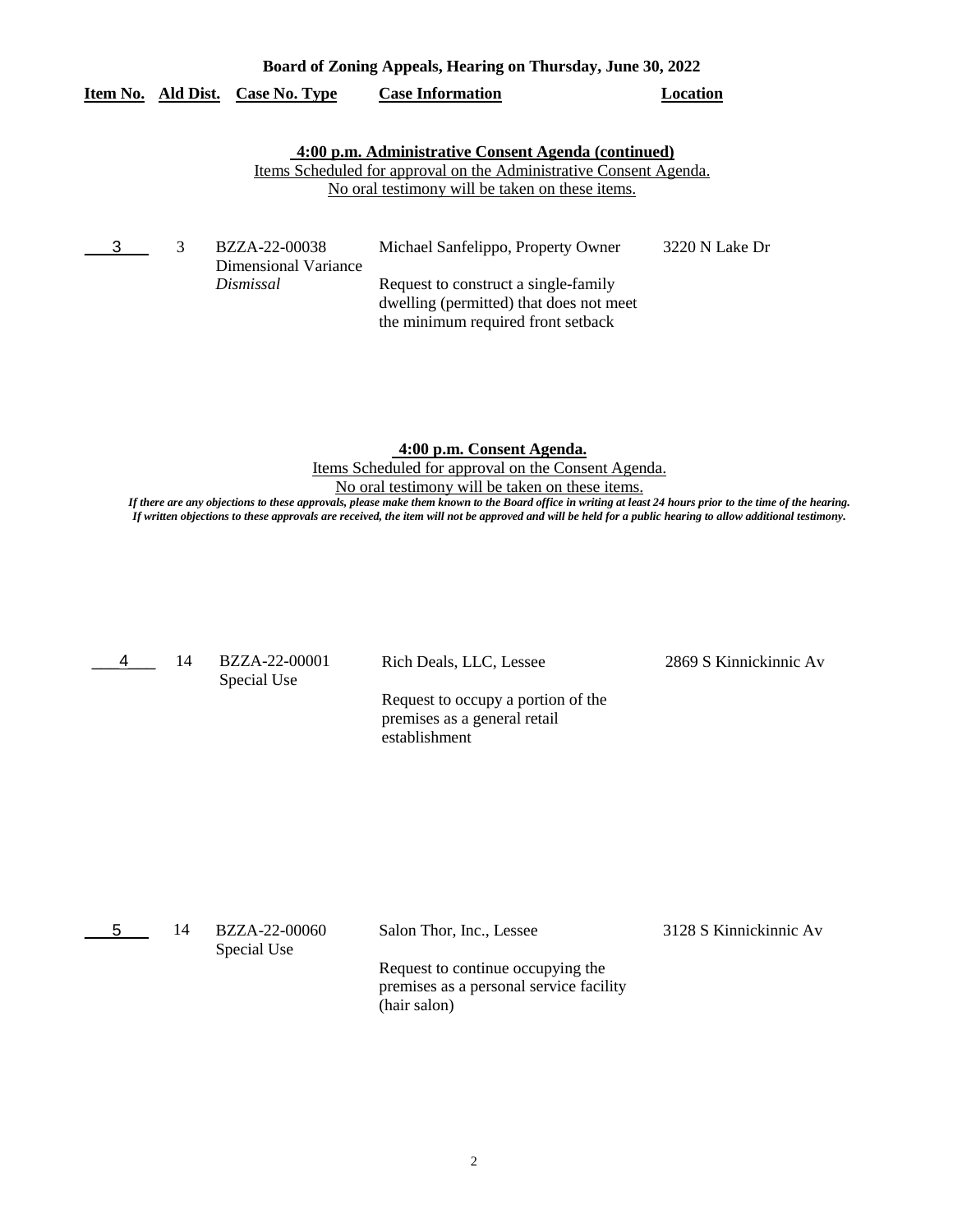| Board of Zoning Appeals, Hearing on Thursday, June 30, 2022 |
|-------------------------------------------------------------|
|-------------------------------------------------------------|

|    |                | <u>Item No. Ald Dist. Case No. Type</u> | <b>Case Information</b>                                                                                                                                                                                                                                                                                                                                                   | <b>Location</b>   |
|----|----------------|-----------------------------------------|---------------------------------------------------------------------------------------------------------------------------------------------------------------------------------------------------------------------------------------------------------------------------------------------------------------------------------------------------------------------------|-------------------|
|    |                |                                         |                                                                                                                                                                                                                                                                                                                                                                           |                   |
|    |                |                                         | 4:00 p.m. Consent Agenda (continued)<br>Items Scheduled for approval on the Consent Agenda.                                                                                                                                                                                                                                                                               |                   |
|    |                |                                         | No oral testimony will be taken on these items.<br>If there are any objections to these approvals, please make them known to the Board office in writing at least 24 hours prior to the time of the hearing.<br>If written objections to these approvals are received, the item will not be approved and will be held for a public hearing to allow additional testimony. |                   |
| 6  | 15             | BZZA-21-00445<br>Use Variance           | Safety First Learning Center, LLC,<br>Lessee                                                                                                                                                                                                                                                                                                                              | 1923 N 12Th St    |
|    |                |                                         | Request to increase the number of<br>children per shift from 27 to 75 and<br>continue occupying the premises as a<br>day care center for children infant - 12<br>years of age, operating<br>Sunday - Saturday 5:00 a.m. - midnight                                                                                                                                        |                   |
|    | 1              | BZZA-22-00102<br>Special Use            | Villard Pump & Pantry, Inc., Lessee<br>Request to continue occupying the                                                                                                                                                                                                                                                                                                  | 4105 W Villard Av |
| 8  | -1             | BZZA-22-00158<br>Use Variance           | premises as a motor vehicle filling<br>station (this is a new operator)<br>HOPE Christian Schools: Fidelis LLC,<br>Lessee                                                                                                                                                                                                                                                 | 4200 W Douglas Av |
|    |                |                                         | Request to increase the number of<br>students from 590 to 660 and continue<br>occupying the premises as a school for<br>Kindergarten - 8th grade, operating<br>Monday - Friday 7:00 a.m. - 7:00 p.m.                                                                                                                                                                      |                   |
| 9  | $\overline{2}$ | BZZA-22-00024<br>Special Use            | Milwaukee Community Service Corps,<br>Inc., Property Owner                                                                                                                                                                                                                                                                                                                | 9608 W Flagg Av   |
|    |                |                                         | Request to occupy the premises as a<br>social service facility                                                                                                                                                                                                                                                                                                            |                   |
| 10 | 2              | BZZA-22-00114<br>Special Use            | A Better Living Family Services, LLC,<br>Lessee                                                                                                                                                                                                                                                                                                                           | 6623 W Mill Rd    |
|    |                |                                         | Request to continue occupying a portion<br>of the premises as an adult day care<br>center for 50 occupants operating<br>Monday - Friday 8:00 a.m. - 3:00 p.m                                                                                                                                                                                                              |                   |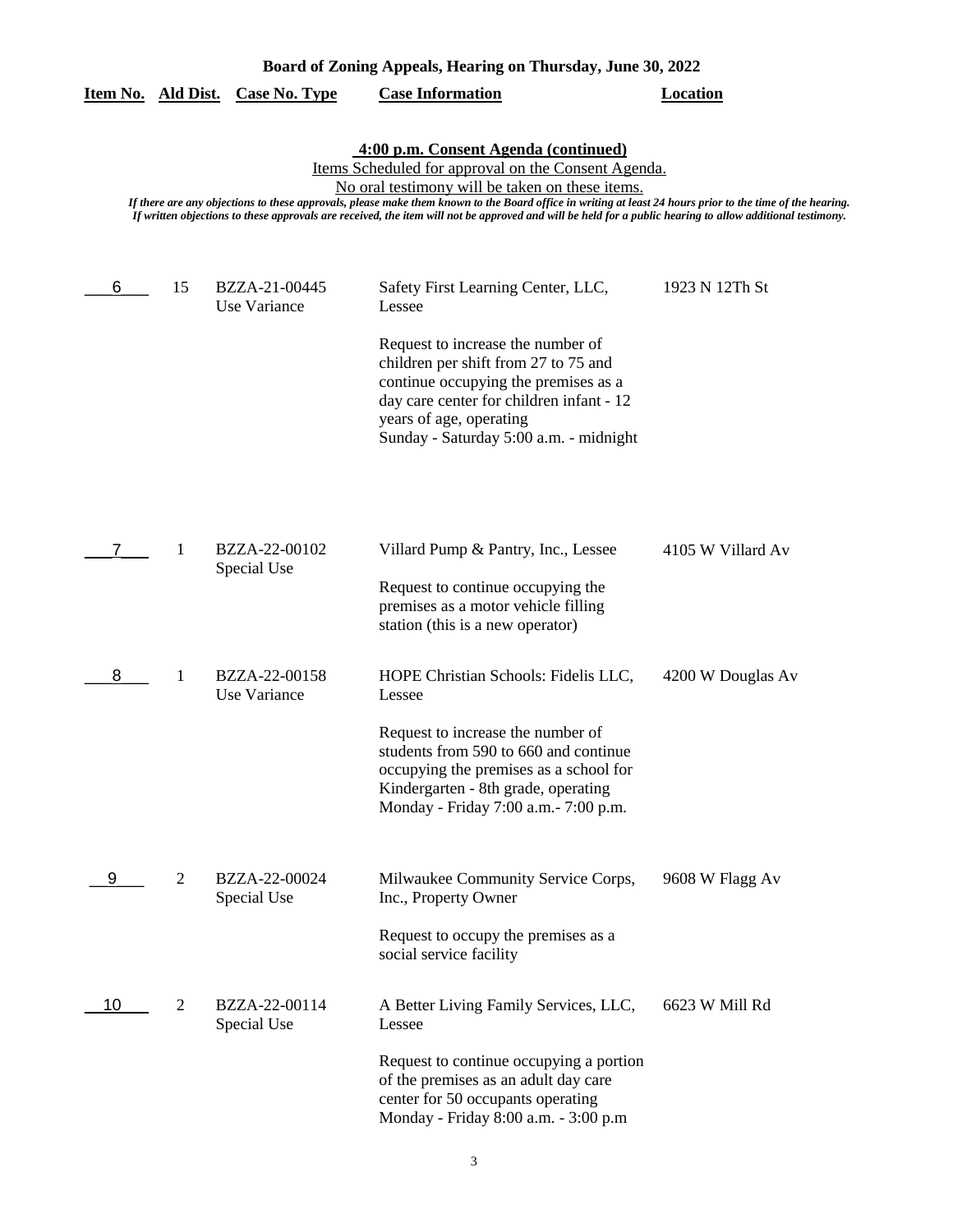**4:00 p.m. Consent Agenda (continued)**

Items Scheduled for approval on the Consent Agenda.

No oral testimony will be taken on these items.

*If there are any objections to these approvals, please make them known to the Board office in writing at least 24 hours prior to the time of the hearing. If written objections to these approvals are received, the item will not be approved and will be held for a public hearing to allow additional testimony.*

| 11 | 4 | BZZA-22-00125<br>Special Use                                 | Refresh Management, LLC, Lessee<br>Request to occupy a portion of the<br>premises as a health clinic                                                                                                                                               | 946 N Van Buren St |
|----|---|--------------------------------------------------------------|----------------------------------------------------------------------------------------------------------------------------------------------------------------------------------------------------------------------------------------------------|--------------------|
| 12 | 4 | BZZA-22-00171<br>Special Use                                 | Constantine Housing Initiative, Inc.,<br>Property Owner<br>Request to allow interior alterations to<br>the building and continue occupying the<br>premises as a fraternity house<br>(alteration of a continuous<br>nonconforming use)              | 1327 W Kilbourn Av |
| 13 | 5 | BZZA-21-00428<br>Use Variance                                | Home Sweet Home Learning Center,<br>Inc., Lessee<br>Request to occupy the premises as a day<br>care center for 25 children per shift<br>infant to 13 years of age, operating<br>Monday - Friday 6:00 a.m. - 6:00 p.m.                              | 7651 W Hope Av     |
| 14 | 5 | BZZA-22-00113<br>Special Use                                 | Ergun Kodesh, Inc dba Grace Christian<br>Fellowship, Inc, Property Owner<br>Request to continue occupying the<br>premises as a religious assembly hall                                                                                             | 9900 W Capitol Dr  |
| 15 | 5 | BZZA-22-00143<br>Special Use,<br><b>Dimensional Variance</b> | T&C Auto Sales and Repair, LLC,<br>Lessee<br>Request to occupy the premises as a<br>light motor vehicle repair, light motor<br>vehicle sales, and light motor vehicle<br>wholesale facility that does not meet the<br>minimum required landscaping | 8341 W Lisbon Av   |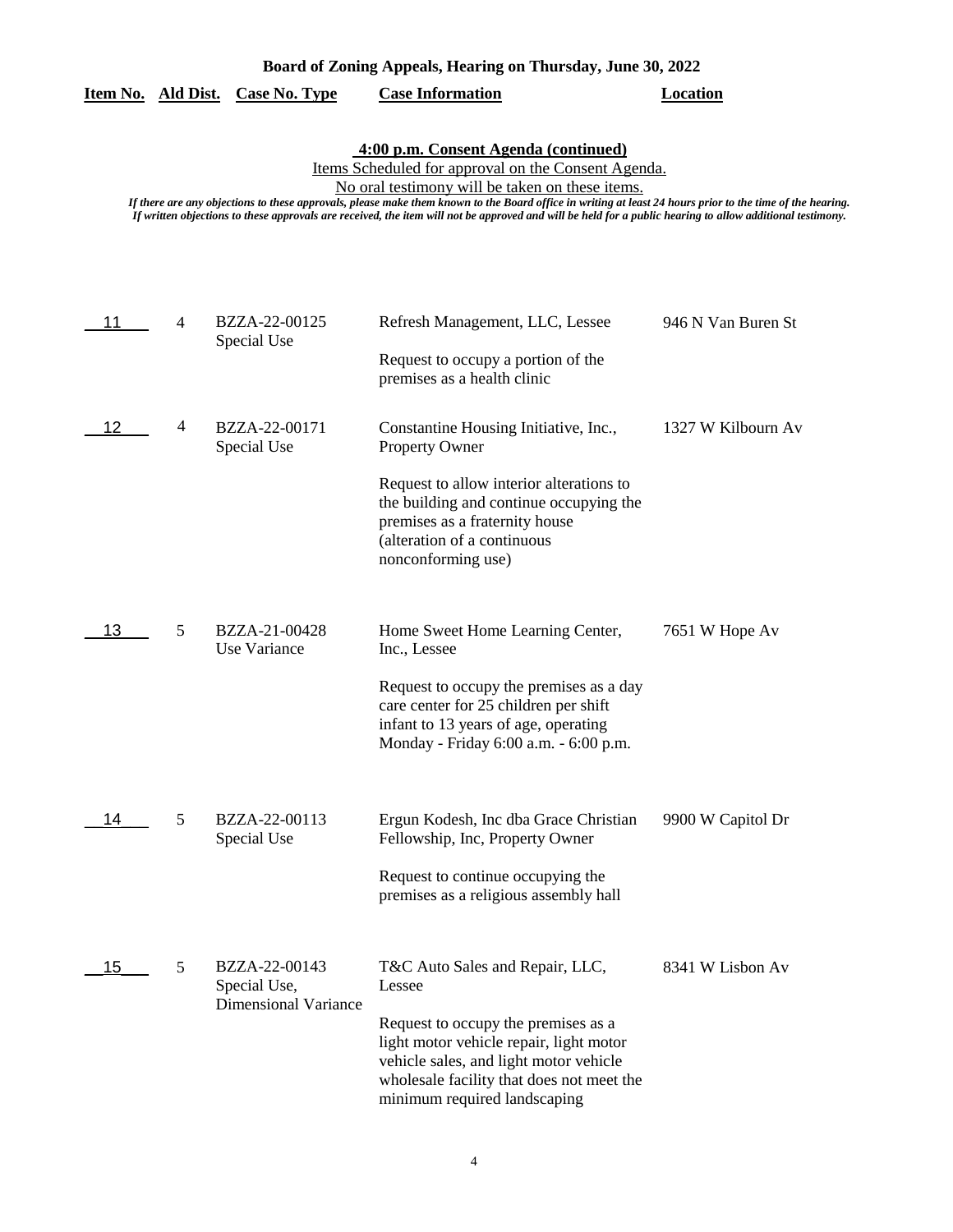|    |   | <u>Item No. Ald Dist. Case No. Type</u>                      | <b>Case Information</b>                                                                                                                                                                                                                                                                                                                                                                                                                                                | <b>Location</b>             |
|----|---|--------------------------------------------------------------|------------------------------------------------------------------------------------------------------------------------------------------------------------------------------------------------------------------------------------------------------------------------------------------------------------------------------------------------------------------------------------------------------------------------------------------------------------------------|-----------------------------|
|    |   |                                                              | 4:00 p.m. Consent Agenda (consent)<br>Items Scheduled for approval on the Consent Agenda.<br>No oral testimony will be taken on these items.<br>If there are any objections to these approvals, please make them known to the Board office in writing at least 24 hours prior to the time of the hearing.<br>If written objections to these approvals are received, the item will not be approved and will be held for a public hearing to allow additional testimony. |                             |
| 16 | 6 | BZZA-22-00033<br>Special Use                                 | Aunty Fe Fe's Child Development<br>Center, LLC, Lessee<br>Request to increase the number of<br>children from 34 to 44 per shift and<br>continue occupying the premises as a<br>day care center for children infant - 13<br>years of age, operating Monday - Friday<br>$5:00$ a.m. - midnight                                                                                                                                                                           | 3567 N Martin L King Jr Dr  |
| 17 | 6 | BZZA-22-00077<br>Special Use,<br><b>Dimensional Variance</b> | Faith Temple Apostolic Church, Inc.,<br>Lessee<br>Request to continue occupying the<br>premises as a religious assembly hall<br>that does not meet the minimum<br>required number of parking spaces                                                                                                                                                                                                                                                                    | 2201 N Martin L King Jr Dr  |
| 18 | 7 | BZZA-22-00019<br>Special Use                                 | King's Temple House of the Living<br>God, Lessee<br>Request to continue occupying a portion<br>of the premises as a religious assembly<br>hall                                                                                                                                                                                                                                                                                                                         | 3500 N Sherman Bl Suite 101 |
| 19 | 7 | BZZA-22-00084<br>Special Use                                 | Faces Of Our Future Child<br>Development Center, Lessee<br>Request to continue occupying the<br>premises as a day care center for 50<br>children per shift infant to 12 years of<br>age, operating Monday - Friday 6:00<br>a.m. $-6:00$ p.m. (this is a new operator)                                                                                                                                                                                                  | 10226 W Capitol Dr          |

5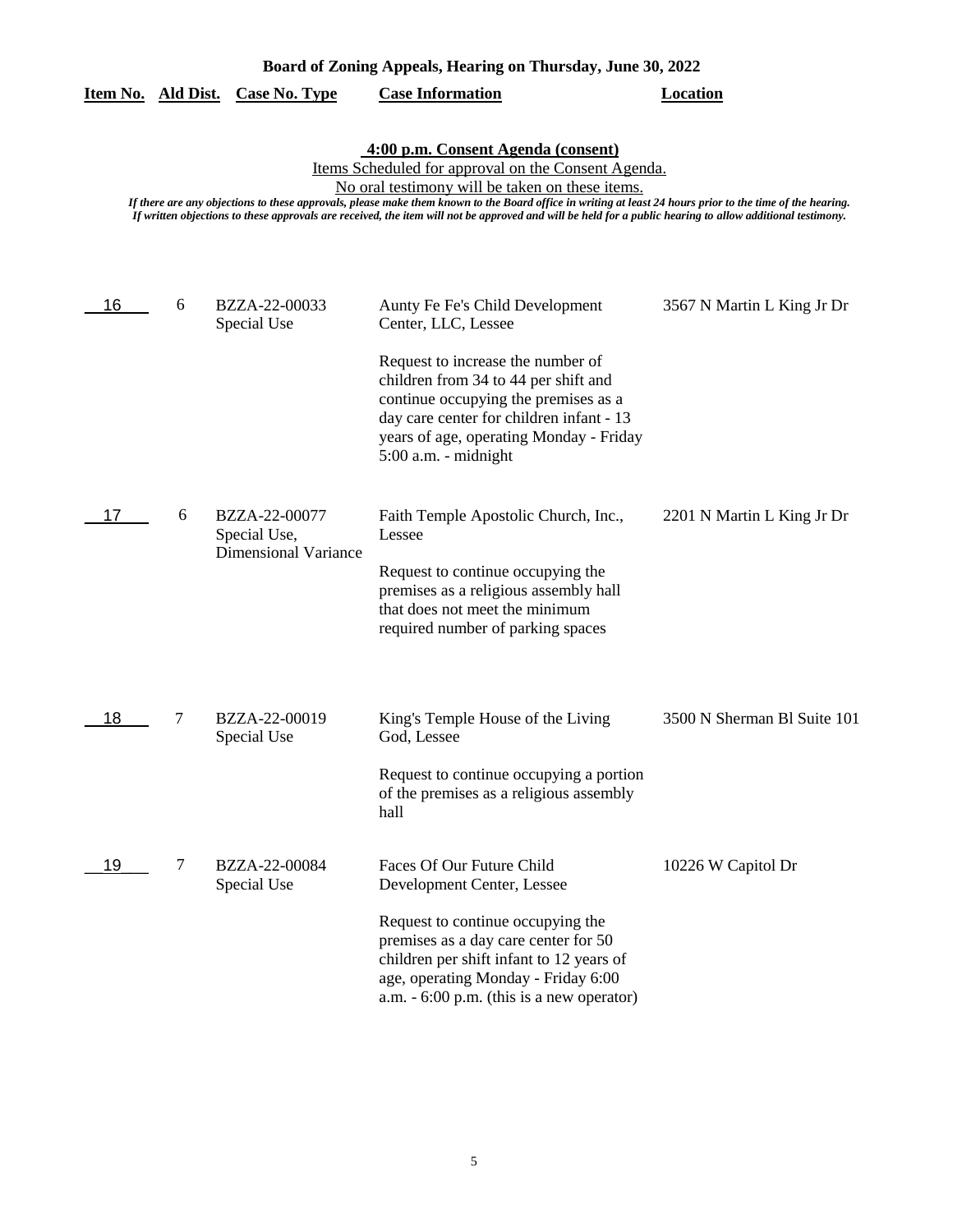|    |    |                              | 4:00 p.m. Consent Agenda.<br>Items Scheduled for approval on the Consent Agenda.<br>No oral testimony will be taken on these items.<br>If there are any objections to these approvals, please make them known to the Board office in writing at least 24 hours prior to the time of the hearing.<br>If written objections to these approvals are received, the item will not be approved and will be held for a public hearing to allow additional testimony. |                       |
|----|----|------------------------------|---------------------------------------------------------------------------------------------------------------------------------------------------------------------------------------------------------------------------------------------------------------------------------------------------------------------------------------------------------------------------------------------------------------------------------------------------------------|-----------------------|
| 20 | 7  | BZZA-22-00117<br>Special Use | Bug's Life Learning Center 2, LLC,<br>Lessee<br>Request to continue occupying the<br>premises as a day care center for 50<br>children per shift infant - 13 years of<br>age, operating Monday - Sunday 6:00                                                                                                                                                                                                                                                   | 4335 N 35Th St        |
| 21 | 8  | BZZA-21-00385<br>Special Use | a.m. - midnight<br>MKE Headliners, LLC, Lessee<br>Request to occupy the premises as a<br>light motor vehicle repair facility<br>(interior auto upholstery)                                                                                                                                                                                                                                                                                                    | 1909 S 32Nd St        |
| 22 | 12 | BZZA-21-00295<br>Special Use | RealMex Corp., Lessee<br>Request to continue occupying the<br>premises as a currency exchange,<br>payday loan, or title loan agency                                                                                                                                                                                                                                                                                                                           | 1636 W Forest Home Av |
| 23 | 12 | BZZA-22-00041<br>Special Use | Mian's Mart, LLC, Lessee<br>Request to continue occupying the<br>premises as a motor vehicle filling<br>station and convenience store<br>(permitted) (this is a new operator)                                                                                                                                                                                                                                                                                 | 1400 S 6Th St         |
| 24 | 12 | BZZA-22-00119<br>Special Use | Mangat Petroleum Inc., Lessee<br>Request to continue occupying the<br>premises as a motor vehicle filling<br>station                                                                                                                                                                                                                                                                                                                                          | 2501 S 13Th St        |

**Item No. Ald Dist. Case No. Type Case Information Location**

6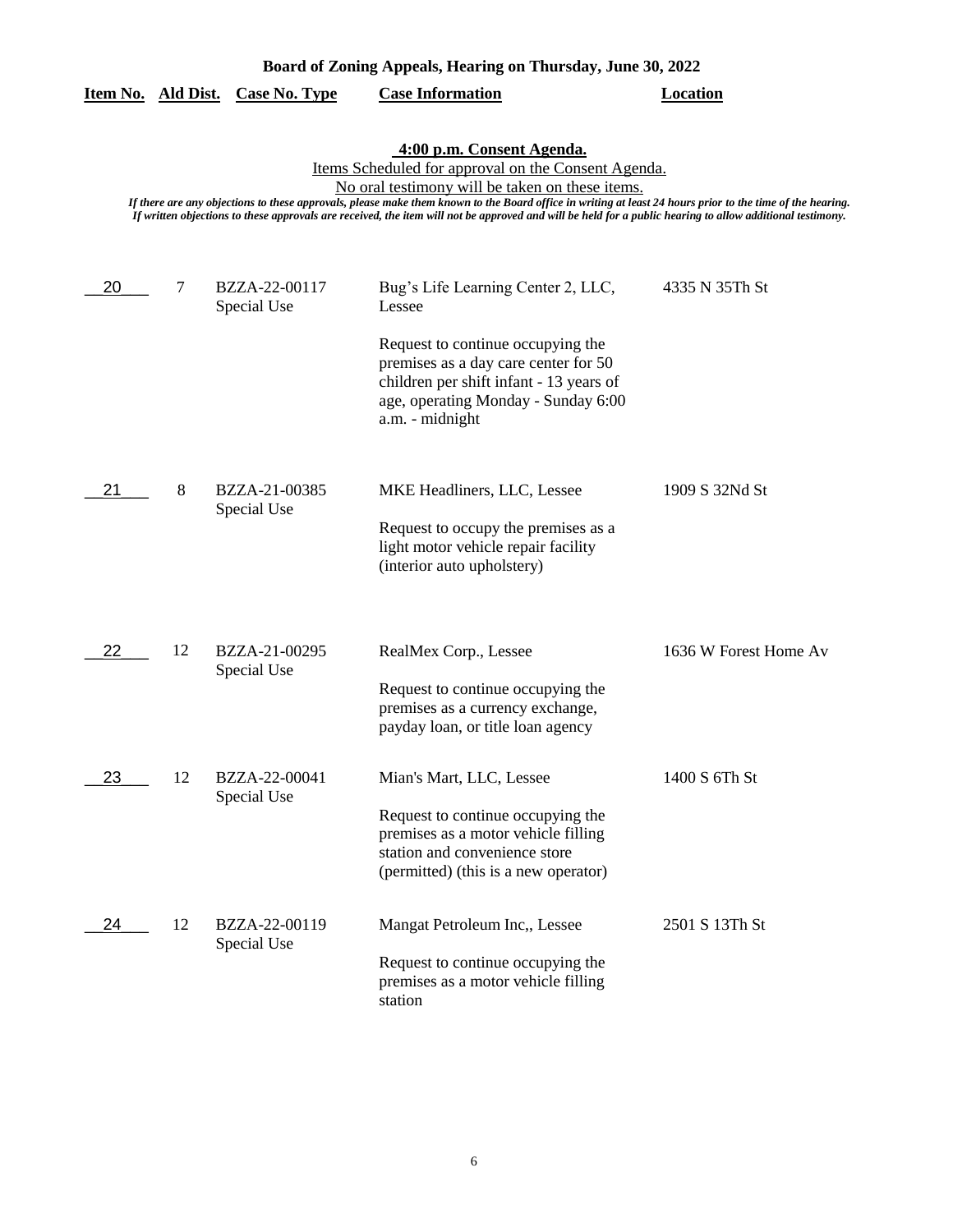# **Item No. Ald Dist. Case No. Type Case Information Location**

#### **4:00 p.m. Administrative Review.**

#### Items Scheduled for consideration and action by the Board in Administrative Review. No oral testimony will be taken on these items.

| 25 | 9 | BZZA-22-00098<br>Special Use,                | Menard, Inc., Property Owner                                                                                                                                                                                                                                                                                                                                                               | 8120 W Brown Deer Rd |
|----|---|----------------------------------------------|--------------------------------------------------------------------------------------------------------------------------------------------------------------------------------------------------------------------------------------------------------------------------------------------------------------------------------------------------------------------------------------------|----------------------|
|    |   | Use Variance,<br><b>Dimensional Variance</b> | Request to construct additional outdoor<br>storage units to the existing self-service<br>storage facility and add light motor<br>vehicle and heavy motor vehicle<br>outdoor storage (intensification of<br>existing Board-approved use), without<br>the minimum required from setback,<br>minimum required glazing, required<br>building materials, and fence along the<br>street frontage |                      |

#### **4:30 p.m. Public Hearings.**

Please note that each item scheduled for a public hearing has been scheduled for approximately five to ten minutes. If an item takes longer than its allotted time, the item may be adjourned to the next available hearing date.

| 26 | 13 | BZZA-22-00063<br>Special Use                 | Drivinci, LLC DBA Tom's Auto<br>Maintenance, Lessee                                                                                                                                                                                            | 5240 S 27Th St         |
|----|----|----------------------------------------------|------------------------------------------------------------------------------------------------------------------------------------------------------------------------------------------------------------------------------------------------|------------------------|
|    |    |                                              | Request to continue occupying the<br>premises as a light motor vehicle repair<br>facility (this is a new operator)                                                                                                                             |                        |
| 27 | 13 | BZZA-20-00226<br>Use Variance,               | Absolute Auto Salvage, LLC, Lessee                                                                                                                                                                                                             | 2151 W Ohio Av         |
|    |    | <b>Dimensional Variance</b>                  | Request to occupy the premises as an<br>outdoor salvage operation that does not<br>meet the required screening, required<br>residential buffer, and paving<br>requirements and to allow a fence that<br>does not meet the required landscaping |                        |
| 28 | 14 | BZZA-22-00166<br><b>Dimensional Variance</b> | Pramoth Lertsinsongerm,<br><b>Property Owner</b>                                                                                                                                                                                               | 2159 S Kinnickinnic Av |
|    |    |                                              | Request to construct two buildings that<br>exceed the maximum allowed front<br>setback (permitted sit-down restaurant)                                                                                                                         |                        |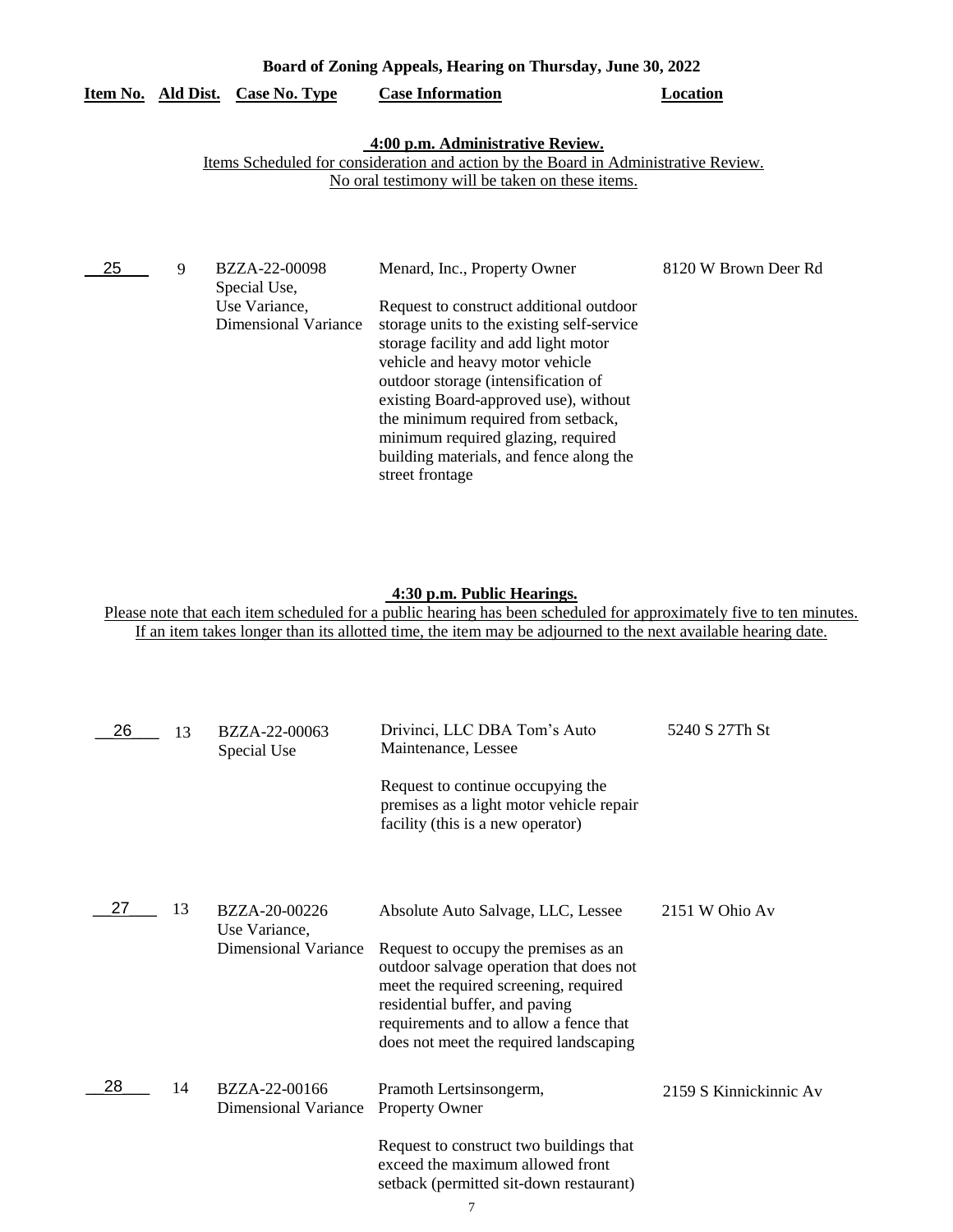| Item No. Ald Dist. |                | <b>Case No. Type</b>         | <b>Case Information</b>                                                                                                                                                                                                                                                       | Location           |
|--------------------|----------------|------------------------------|-------------------------------------------------------------------------------------------------------------------------------------------------------------------------------------------------------------------------------------------------------------------------------|--------------------|
|                    |                |                              | 4:30 p.m. Public Hearings (continued)<br>Please note that each item scheduled for a public hearing has been scheduled for approximately five to ten minutes.<br>If an item takes longer than its allotted time, the item may be adjourned to the next available hearing date. |                    |
| 29                 | 1              | BZZA-22-00079<br>Special Use | Square Business Reentry Inc., Lessee<br>Request to allow more than the previous<br>Board-approved limit of seven vehicles<br>to be parked outdoors and continue<br>occupying the premises as a light motor<br>vehicle sales facility                                          | 4152 N 35Th St     |
| 30                 | 2              | BZZA-20-00325<br>Special Use | Michelle's Motherly Hands Childcare,<br>LLC, Lessee<br>Request to occupy a portion of the<br>premises (basement level) as a day care<br>center for 70 children per shift infant to<br>12 years of age, operating<br>Monday - Friday 6:30 a.m. - 6:00 p.m.                     | 6435 W Capitol Dr  |
| 31                 | $\overline{2}$ | BZZA-22-00027<br>Special Use | Begeman, LLC dba Wong's Wok,<br>Property Owner<br>Request to continue occupying the<br>premises as a restaurant with a<br>drive-through facility (this is a new<br>operator)                                                                                                  | 7424 W Appleton Av |

## **5:15 p.m. Public Hearings (continued)**

Please note that each item scheduled for a public hearing has been scheduled for approximately five to ten minutes. If an item takes longer than its allotted time, the item may be adjourned to the next available hearing date.

| -32 | 2 | BZZA-22-00160<br>Special Use          | Milwaukee Health Services, Inc.,<br><b>Property Owner</b>                                                                               | 8200 W Silver Spring Dr |
|-----|---|---------------------------------------|-----------------------------------------------------------------------------------------------------------------------------------------|-------------------------|
|     |   |                                       | Request to continue occupying the<br>premises as a health clinic                                                                        |                         |
| 33  | 3 | BZZA-22-00169<br>Dimensional Variance | Unity Senior Living I, LLC, Property<br>Owner                                                                                           | 1442 N Farwell Av       |
|     |   |                                       | Request to occupy the premises as a<br>multi-family dwelling (permitted) that<br>does not meet the number of parking<br>spaces required |                         |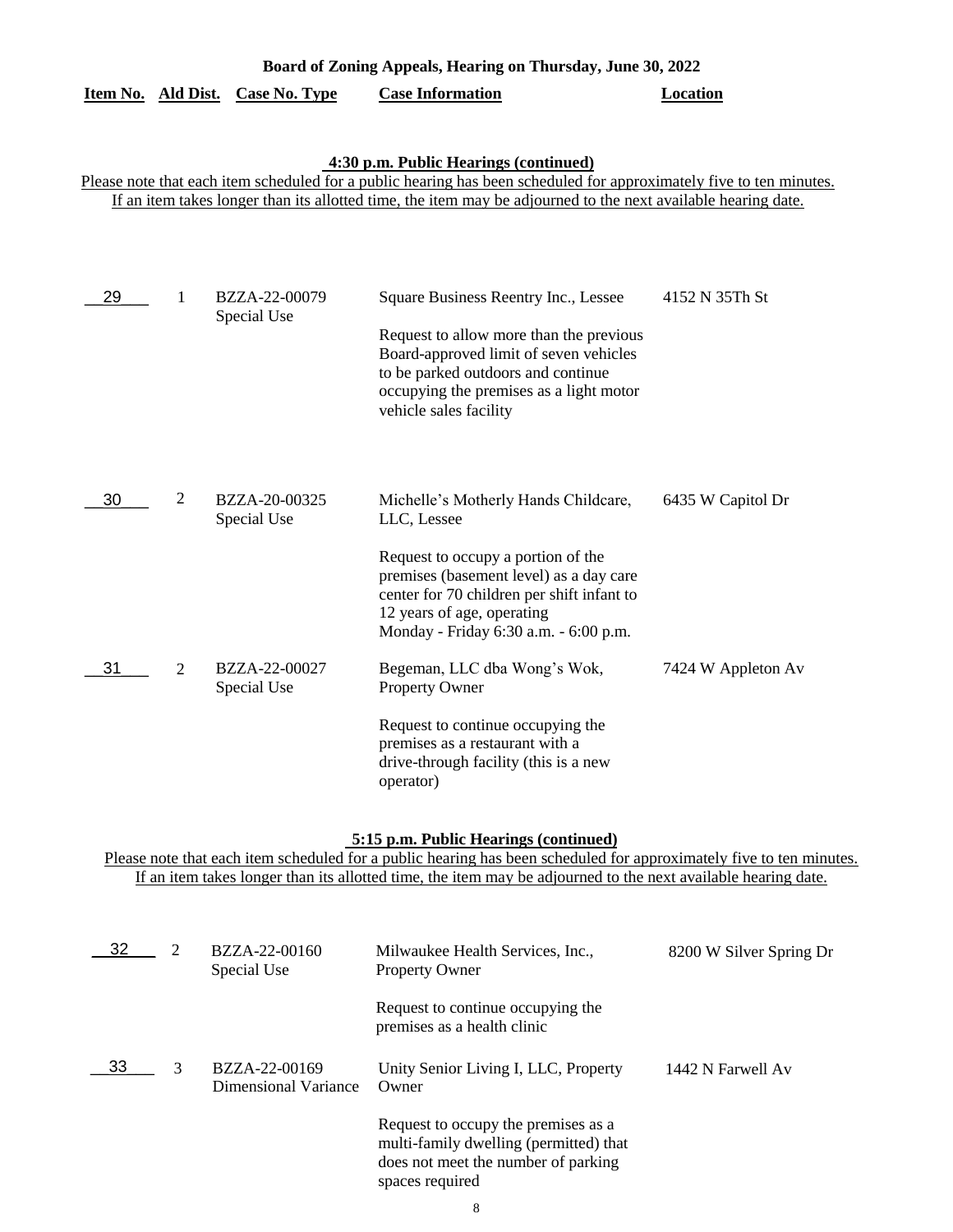|                                                                                                                                                                                                                                                                               |   | <u>Item No. Ald Dist. Case No. Type</u>                      | <b>Case Information</b>                                                                                                                                                                                          | <b>Location</b>                                          |  |
|-------------------------------------------------------------------------------------------------------------------------------------------------------------------------------------------------------------------------------------------------------------------------------|---|--------------------------------------------------------------|------------------------------------------------------------------------------------------------------------------------------------------------------------------------------------------------------------------|----------------------------------------------------------|--|
| 5:15 p.m. Public Hearings (continued)<br>Please note that each item scheduled for a public hearing has been scheduled for approximately five to ten minutes.<br>If an item takes longer than its allotted time, the item may be adjourned to the next available hearing date. |   |                                                              |                                                                                                                                                                                                                  |                                                          |  |
| 34                                                                                                                                                                                                                                                                            | 3 | BZZA-22-00175<br>Special Use,<br><b>Dimensional Variance</b> | 1504 North, LLC, Prospective Buyer<br>Request to construct a non-restaurant<br>with a drive-through facility that does<br>not meet the minimum build-out on the<br>secondary street frontage                     | 1504 E North Av                                          |  |
| 35                                                                                                                                                                                                                                                                            | 3 | BZZA-22-00221<br>Special Use,<br><b>Dimensional Variance</b> | 1504 North, LLC, Prospective Buyer<br>Request to construct a non-restaurant<br>with a drive-through facility that does<br>not meet the minimum build-out on the<br>secondary street frontage                     | 1518 E North Av                                          |  |
| 36                                                                                                                                                                                                                                                                            | 3 | BZZA-22-00222<br>Special Use,<br><b>Dimensional Variance</b> | 1504 North, LLC, Prospective Buyer<br>Request to construct a non-restaurant<br>with a drive-through facility that does<br>not meet the minimum build-out on the<br>secondary street frontage                     | 1530 E North Av                                          |  |
| 37                                                                                                                                                                                                                                                                            | 6 | BZZA-22-00176<br>Special Use,<br><b>Dimensional Variance</b> | Dr. Howard Fuller Collegiate Academy,<br>Inc.,<br>Request to construct an elementary or<br>secondary school that has prohibited<br>building wall materials and does not<br>meet the minimum required landscaping | 2212 N Vel R Phillips Av<br>AKA 2228 N Vel R Phillips Av |  |
| 6:00 p.m. Public Hearings.<br>Please note that each item scheduled for a public hearing has been scheduled for approximately five to ten minutes.<br>If an item takes longer than its allotted time, the item may be adjourned to the next available hearing date.            |   |                                                              |                                                                                                                                                                                                                  |                                                          |  |
| 38                                                                                                                                                                                                                                                                            | 7 | BZZA-21-00446                                                | Safety First Learning Center, LLC,                                                                                                                                                                               | 3380 N 35Th St                                           |  |

Lessee Request to continue occupying the premises as a day care center for 72 children per shift infant - 13 years of

age, operating Sunday - Saturday 5:00

9

a.m. to midnight

Special Use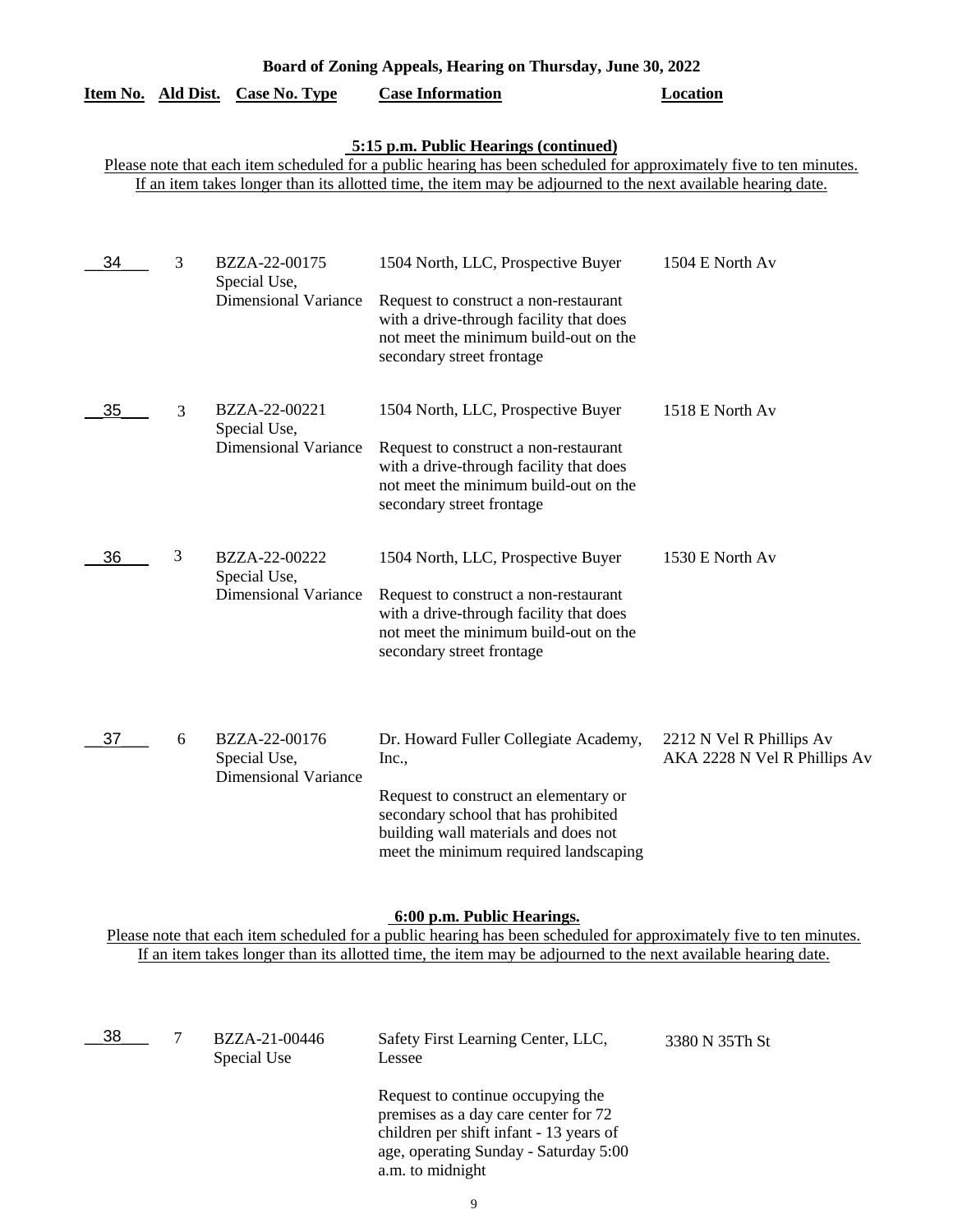| Board of Zoning Appeals, Hearing on Thursday, June 30, 2022                                                                                                                                                                                                                   |   |                                              |                                                                                                             |                   |  |
|-------------------------------------------------------------------------------------------------------------------------------------------------------------------------------------------------------------------------------------------------------------------------------|---|----------------------------------------------|-------------------------------------------------------------------------------------------------------------|-------------------|--|
|                                                                                                                                                                                                                                                                               |   | Item No. Ald Dist. Case No. Type             | <b>Case Information</b>                                                                                     | <b>Location</b>   |  |
| 6:00 p.m. Public Hearings (continued)<br>Please note that each item scheduled for a public hearing has been scheduled for approximately five to ten minutes.<br>If an item takes longer than its allotted time, the item may be adjourned to the next available hearing date. |   |                                              |                                                                                                             |                   |  |
| 39                                                                                                                                                                                                                                                                            | 7 | BZZA-22-00104<br><b>Dimensional Variance</b> | <b>Bishops Creek Community</b><br>Development Corp., Property Owner                                         | 3417 W Hampton Av |  |
|                                                                                                                                                                                                                                                                               |   |                                              | Request to erect a wall sign that exceeds<br>the maximum allowed display area                               |                   |  |
| 40                                                                                                                                                                                                                                                                            | 9 | BZZA-22-00048<br>Use Variance                | Tradebe Environmental Services, LLC,<br>Lessee                                                              | 10545 W Donges Ct |  |
|                                                                                                                                                                                                                                                                               |   |                                              | Request to occupy the premises as a<br>truck freight terminal and a hazardous<br>materials storage facility |                   |  |
| 41                                                                                                                                                                                                                                                                            | 9 | BZZA-22-00074<br>Use Variance                | Tradebe Treatment and Recycling of<br>Wisconsin, LLC, Lessee                                                | 5611 W Hemlock St |  |
|                                                                                                                                                                                                                                                                               |   |                                              | Request to continue occupying the<br>premises as a hazardous materials<br>storage facility                  |                   |  |
| 42                                                                                                                                                                                                                                                                            | 9 | BZZA-22-00097<br>Special Use                 | Community Loans of America dba<br>Wisconsin Auto Title Loans, Inc.,<br>Lessee                               | 6863 N 76Th St    |  |
|                                                                                                                                                                                                                                                                               |   |                                              | Request to continue occupying the<br>premises as a currency exchange,<br>payday loan, or title loan agency  |                   |  |

#### **6:45 p.m. Public Hearings.**

Please note that each item scheduled for a public hearing has been scheduled for approximately five to ten minutes. If an item takes longer than its allotted time, the item may be adjourned to the next available hearing date.

| 43 | 10 | BZZA-22-00044<br>Special Use          | 64070, LLC, Property Owner                                                                                                        | 640 S 70Th St     |
|----|----|---------------------------------------|-----------------------------------------------------------------------------------------------------------------------------------|-------------------|
|    |    |                                       | Request to occupy the premises as a car<br>wash                                                                                   |                   |
| 44 | 10 | BZZA-22-00167<br>Dimensional Variance | Wisconsin Lutheran High School,<br><b>Property Owner</b>                                                                          | 330 N Glenview Av |
|    |    |                                       | Request to modify and expand the<br>existing accessory use parking lot<br>(permitted) without the minimum<br>required landscaping |                   |